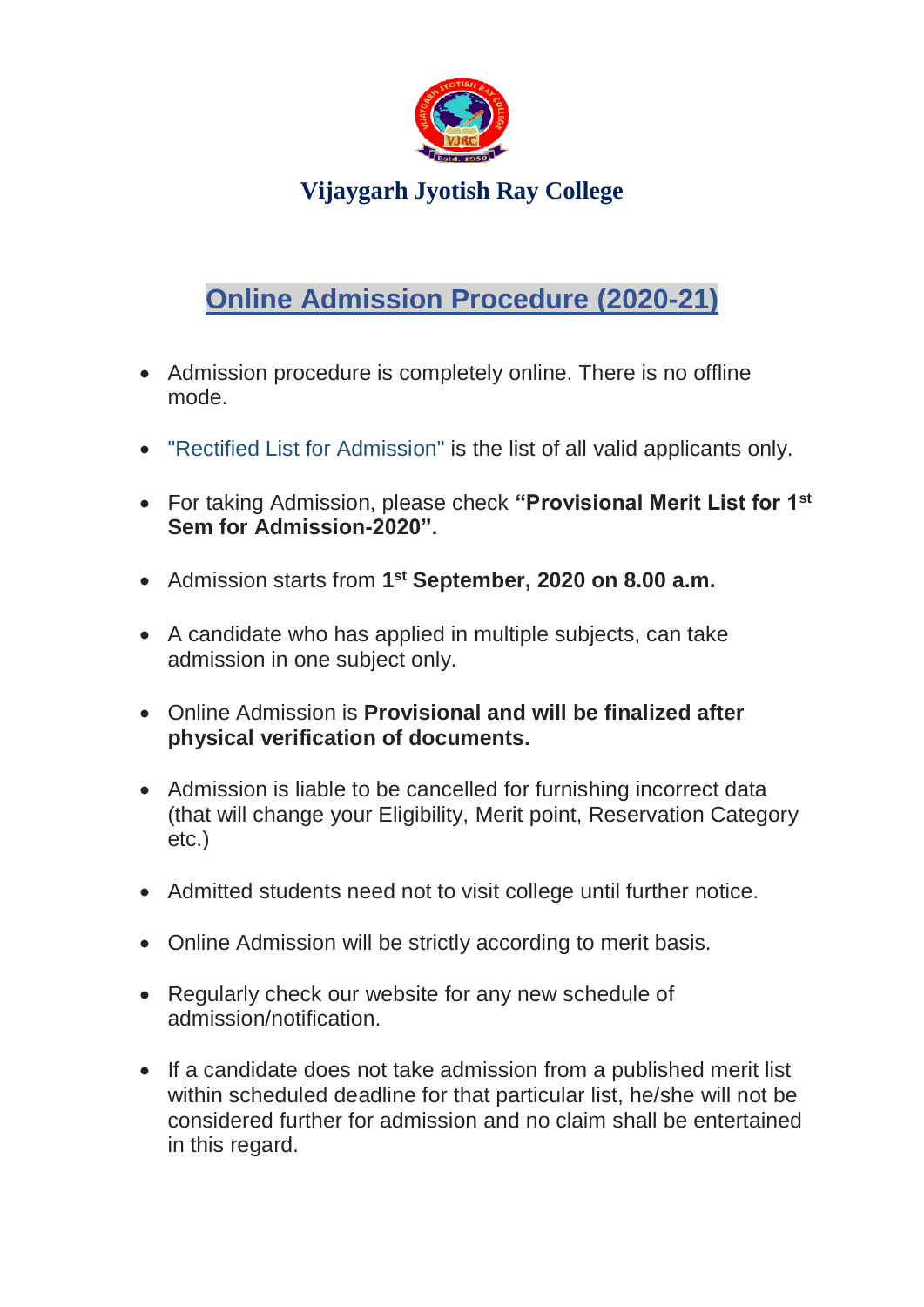## **Admission Process**

- Check your name in the **"Provisional Merit List for 1st Sem for Admission-2020"** for taking Admission.
- Click on "Login" at the top of Merit List Page and login to your account providing your credentials.
- In your dashboard, click on "Merit Position".
- Select the Course for admission.
- Click on "Get Admission" button corresponding to your preferred course for admission.
- Make the online payment of admission fee as per directions.
- Print your challan/receipt and admission form for further references.

### **Cancellation of Admission**

- Cancellation of Admission would be online.
- Please be sure before you proceed.
- For Cancellation proceed with your Login information and OTP (One Time Password) and Click on "Cancel Admission" button.
- For refund information see "Cancellation Policy."